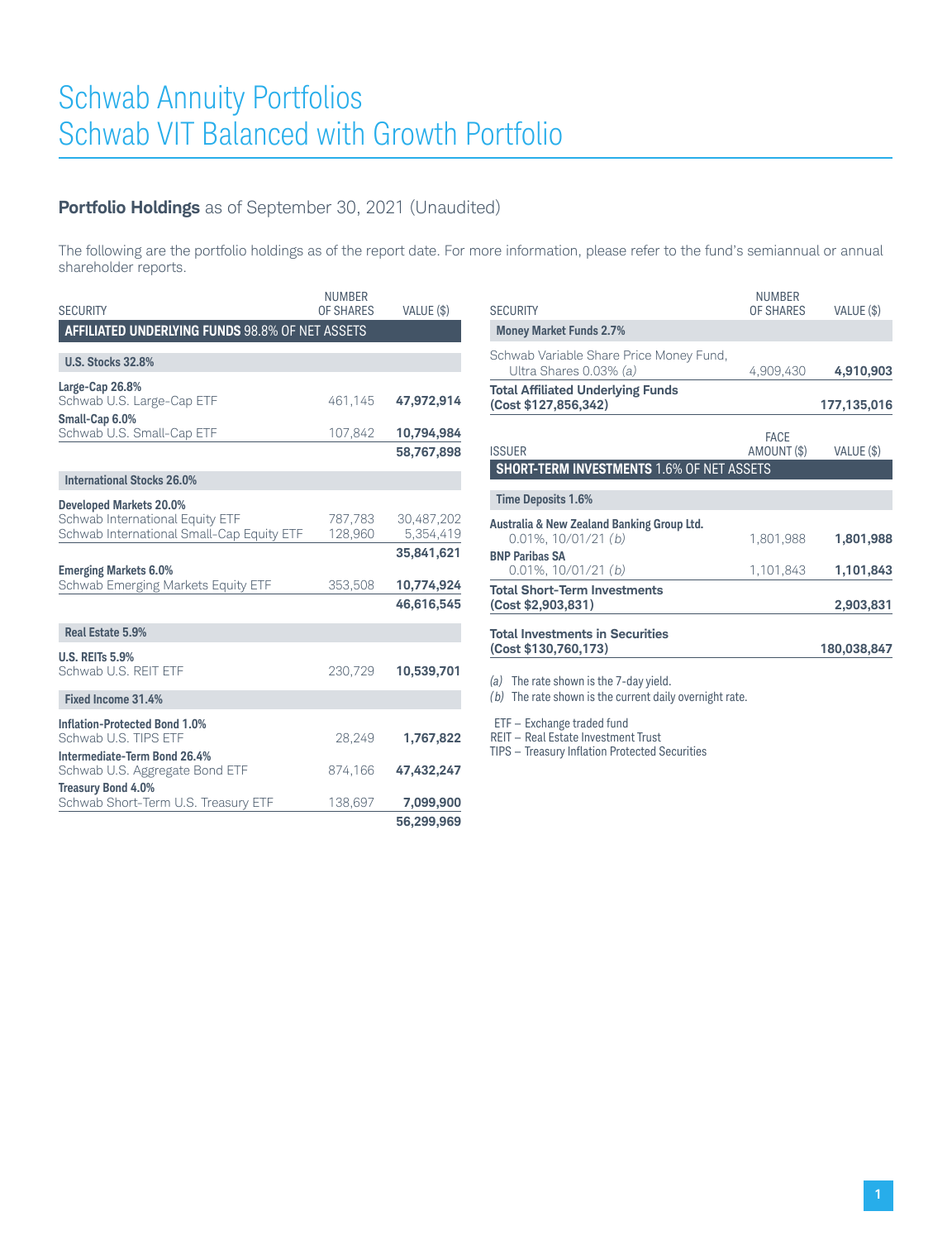# **Portfolio Holdings** (Unaudited) continued

|  | Below is a summary of the fund transactions with its affiliated underlying funds during the period ended September 30, 2021: |  |  |  |  |  |  |
|--|------------------------------------------------------------------------------------------------------------------------------|--|--|--|--|--|--|
|--|------------------------------------------------------------------------------------------------------------------------------|--|--|--|--|--|--|

|                                                                                                                | <b>VALUE AT</b><br>12/31/20 | <b>PURCHASES</b>     | <b>SALES</b>              | REALIZED GAINS<br>(LOSSES) | NET CHANGE IN<br>UNREALIZED<br>APPRECIATION<br>(DEPRECIATION) | <b>VALUE AT</b><br>9/30/21 | <b>BALANCE</b><br>OF SHARES<br><b>HELD AT</b><br>9/30/21 | <b>DISTRIBUTIONS</b><br><b>RECEIVED</b> |
|----------------------------------------------------------------------------------------------------------------|-----------------------------|----------------------|---------------------------|----------------------------|---------------------------------------------------------------|----------------------------|----------------------------------------------------------|-----------------------------------------|
| AFFILIATED UNDERLYING FUNDS 98.8% OF NET ASSETS                                                                |                             |                      |                           |                            |                                                               |                            |                                                          |                                         |
| <b>U.S. Stocks 32.8%</b>                                                                                       |                             |                      |                           |                            |                                                               |                            |                                                          |                                         |
| Large-Cap 26.8%<br>Schwab U.S. Large-Cap ETF<br>Small-Cap 6.0%                                                 | \$44,487,283                | \$1,978,728          | (\$4,726,389)             | \$1,379,330                | \$4,853,962                                                   | \$47,972,914               | 461,145                                                  | \$444,800                               |
| Schwab U.S. Small-Cap ETF                                                                                      | 9,961,592                   | 665,704              | (1,030,586)               | 501,514                    | 696,760                                                       | 10,794,984<br>58,767,898   | 107,842                                                  | 76,299                                  |
|                                                                                                                |                             |                      |                           |                            |                                                               |                            |                                                          |                                         |
| <b>International Stocks 26.0%</b>                                                                              |                             |                      |                           |                            |                                                               |                            |                                                          |                                         |
| <b>Developed Markets 20.0%</b><br>Schwab International Equity ETF<br>Schwab International Small-Cap Equity ETF | 27,863,494<br>4,905,833     | 1,956,569<br>179,333 | (1,370,917)<br>(222, 965) | 221,474<br>49,842          | 1,816,582<br>442,376                                          | 30,487,202<br>5,354,419    | 787,783<br>128,960                                       | 255,458<br>26,719                       |
|                                                                                                                |                             |                      |                           |                            |                                                               | 35,841,621                 |                                                          |                                         |
| <b>Emerging Markets 6.0%</b><br><b>Schwab Emerging Markets Equity ETF</b>                                      | 10,002,106                  | 1,476,541            | (650, 169)                | 125,905                    | (179, 459)                                                    | 10,774,924<br>46,616,545   | 353,508                                                  | 65,666                                  |
|                                                                                                                |                             |                      |                           |                            |                                                               |                            |                                                          |                                         |
| Real Estate 5.9%                                                                                               |                             |                      |                           |                            |                                                               |                            |                                                          |                                         |
| <b>U.S. REITs 5.9%</b><br>Schwab U.S. REIT ETF                                                                 | 9,786,274                   |                      | (1, 165, 917)             | 141,695                    | 1,777,649                                                     | 10,539,701                 | 230,729                                                  | 106,565                                 |
| Fixed Income 31.4%                                                                                             |                             |                      |                           |                            |                                                               |                            |                                                          |                                         |
| <b>Inflation-Protected Bond 1.0%</b><br>Schwab U.S. TIPS ETF<br>Intermediate-Term Bond 26.4%                   | 1,659,709                   | 94,303               |                           |                            | 13,810                                                        | 1,767,822                  | 28,249                                                   | 45,153                                  |
| Schwab U.S. Aggregate Bond ETF                                                                                 | 42,494,104                  | 6,301,002            |                           |                            | (1,362,859)                                                   | 47,432,247                 | 874,166                                                  | 650,015                                 |
| <b>Treasury Bond 4.0%</b><br>Schwab Short-Term U.S. Treasury ETF                                               | 6,258,737                   | 867,537              |                           |                            | (26, 374)                                                     | 7,099,900                  | 138,697                                                  | 20,546                                  |
|                                                                                                                |                             |                      |                           |                            |                                                               | 56,299,969                 |                                                          |                                         |
| <b>Money Market Funds 2.7%</b>                                                                                 |                             |                      |                           |                            |                                                               |                            |                                                          |                                         |
| Schwab Variable Share Price Money Fund,<br><b>Ultra Shares</b>                                                 | 4,909,874                   | 1,029                |                           |                            |                                                               | 4,910,903                  | 4,909,430                                                | 1,090                                   |
| <b>Total Affiliated Underlying Funds</b>                                                                       | \$162,329,006 \$13,520,746  |                      | (\$9,166,943)             | \$2,419,760                | \$8,032,447                                                   | \$177,135,016              |                                                          | \$1,692,311                             |

\* Distributions received include distributions from net investment income and capital gains, if any, from the underlying funds.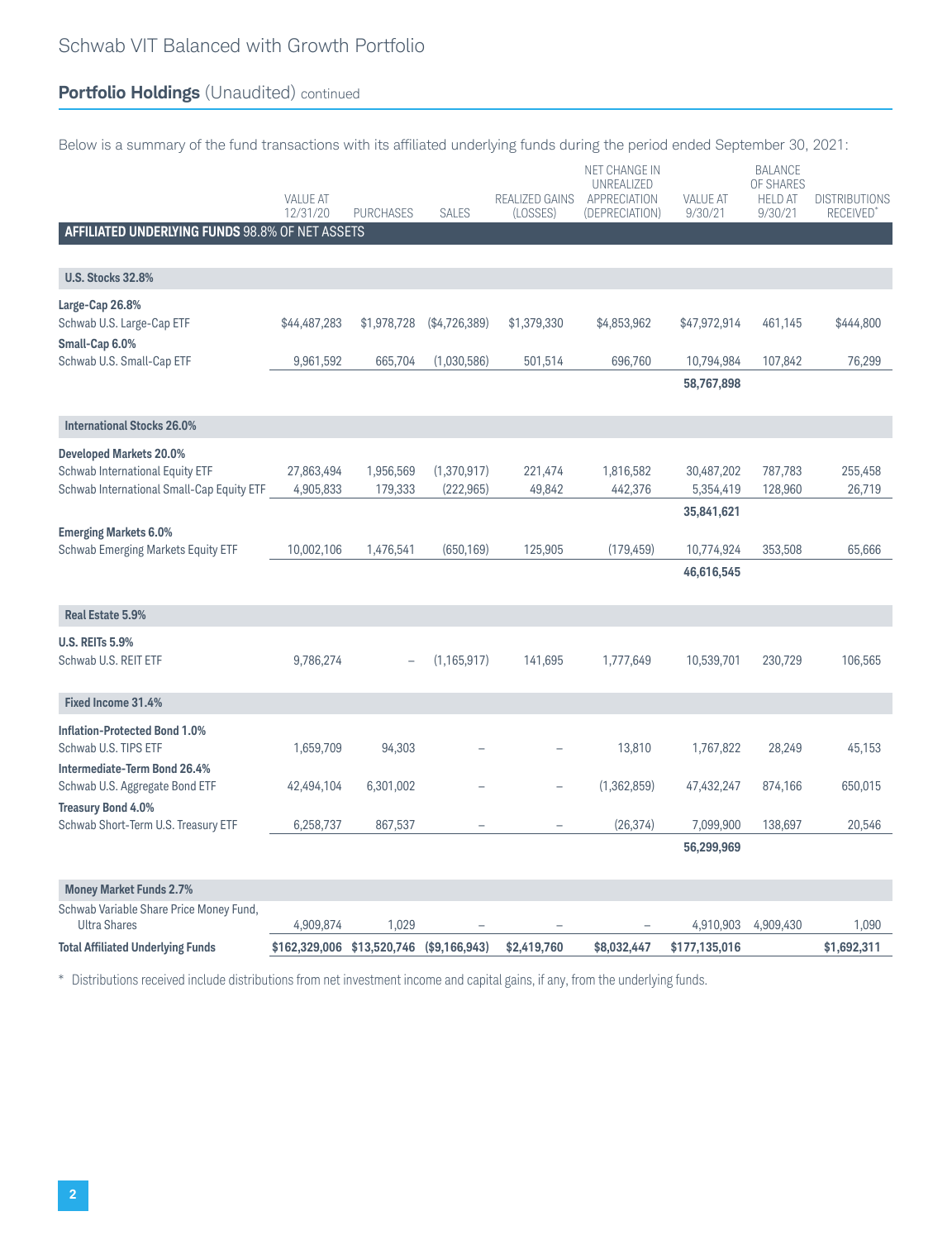### **Portfolio Holdings** (Unaudited) continued

The following is a summary of the inputs used to value the fund's investments as of September 30, 2021:

| (LEVEL 1)     | (LEVEL 2)                                                         | (LEVEL 3)                                     | <b>TOTAL</b>                       |
|---------------|-------------------------------------------------------------------|-----------------------------------------------|------------------------------------|
|               |                                                                   |                                               |                                    |
| \$177,135,016 | $S-$                                                              | $S-$                                          | \$177,135,016                      |
|               | 2,903,831                                                         |                                               | 2,903,831                          |
| \$177,135,016 | \$2,903,831                                                       | \$—                                           | \$180,038,847                      |
|               | QUOTED PRICES IN<br>ACTIVE MARKETS FOR<br><b>IDENTICAL ASSETS</b> | OTHER SIGNIFICANT<br><b>OBSERVABLE INPUTS</b> | SIGNIFICANT<br>UNOBSERVABLE INPUTS |

<sup>1</sup> As categorized in the Portfolio Holdings.

Fund investments in mutual funds and ETFs are classified as Level 1, without consideration to the classification level of the underlying securities held by the mutual funds and ETFs, which could be Level 1, Level 2 or Level 3.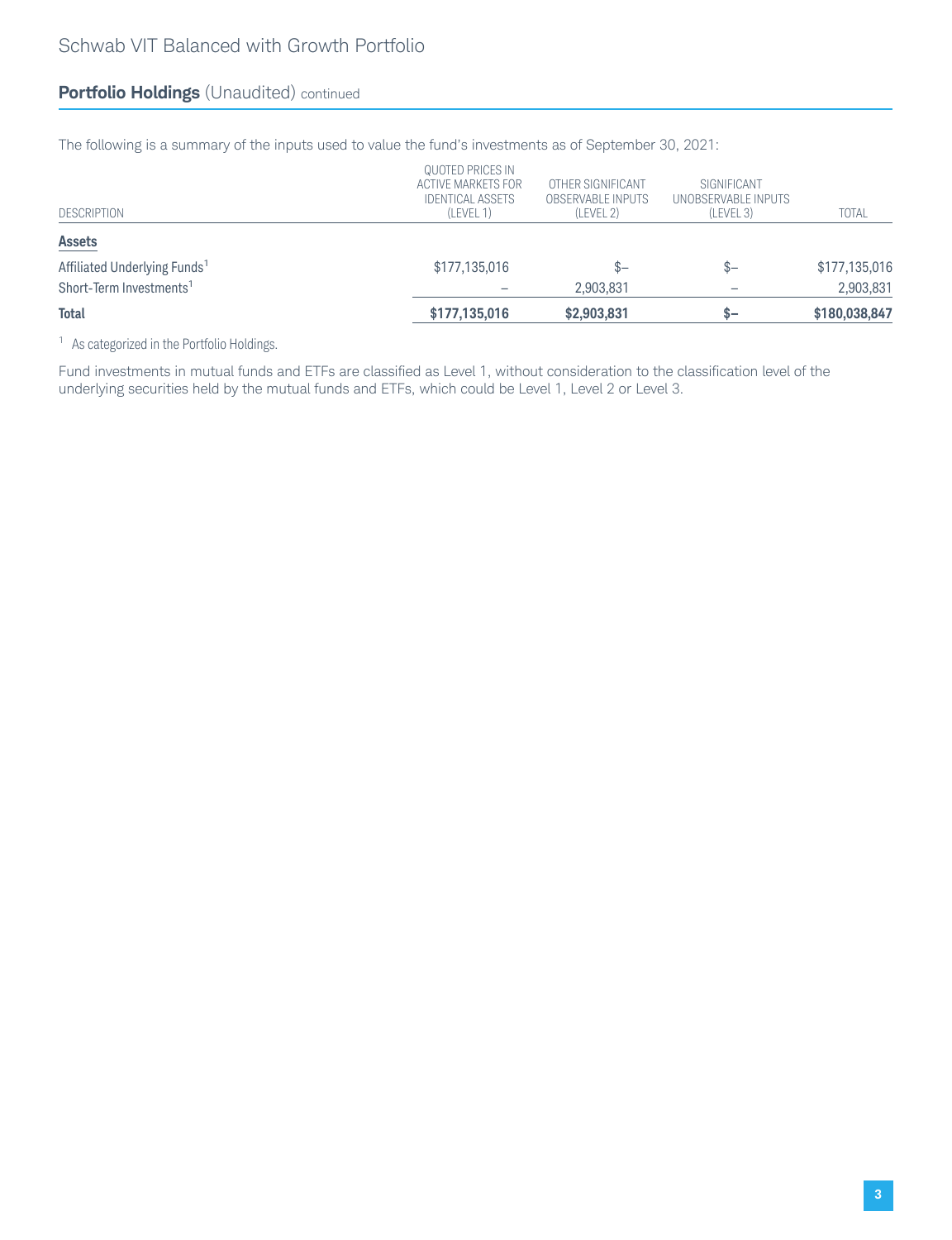#### **Notes to Portfolio Holdings (Unaudited)**

Under procedures approved by the fund's Board of Trustees (the Board), the investment adviser has formed a Pricing Committee to administer the pricing and valuation of portfolio securities and other assets and to ensure that prices used for internal purposes or provided by third parties reasonably reflect fair value. Among other things, these procedures allow the fund to utilize independent pricing services, quotations from securities and financial instrument dealers and other market sources to determine fair value.

The fund values the securities in its portfolio every business day. The fund uses the following policies to value various types of securities:

- **Securities traded on an exchange or over-the-counter:** Traded securities are valued at the closing value for the day, or, on days when no closing value has been reported, at the mean of the most recent bid and ask quotes.
- **Mutual funds:** Mutual funds are valued at their respective net asset values (NAVs).
- **Cash management sweep time deposits:** Balances held in cash management sweep time deposits are accounted for on a cost basis, which approximates fair value.
- **Securities for which no quoted value is available:** The Board has adopted procedures to fair value the fund's securities when market prices are not "readily available" or are unreliable. For example, the fund may fair value a security when it is de-listed or its trading is halted or suspended; when a security's primary pricing source is unable or unwilling to provide a price; or when a security's primary trading market is closed during regular market hours. The fund makes fair value determinations in good faith in accordance with the fund's valuation procedures. The Pricing Committee considers a number of factors, including unobservable market inputs when arriving at fair value. The Pricing Committee may employ techniques such as the review of related or comparable assets or liabilities, related market activities, recent transactions, market multiples, book values, transactional back-testing, disposition analysis and other relevant information. The Pricing Committee regularly reviews these inputs and assumptions to calibrate the valuations. Due to the subjective and variable nature of fair value pricing, there can be no assurance that a fund could obtain the fair value assigned to the security upon the sale of such security. The Board convenes on a regular basis to review fair value determinations made by the fund pursuant to the valuation procedures.

In accordance with the authoritative guidance on fair value measurements and disclosures under generally accepted accounting principles in the United States of America (GAAP), the fund discloses the fair value of its investments in a hierarchy that prioritizes the inputs to valuation techniques used to measure the fair value. The hierarchy gives the highest priority to valuations based upon unadjusted quoted prices in active markets for identical assets or liabilities (Level 1 measurements) and the lowest priority to valuations based upon unobservable inputs that are significant to the valuation (Level 3 measurements). If inputs used to measure the financial instruments fall within different levels of the hierarchy, the categorization is based on the lowest level input that is significant to the valuation. If the fund determines that either the volume and/or level of activity for an asset or liability has significantly decreased (from normal conditions for that asset or liability) or price quotations or observable inputs are not associated with orderly transactions, increased analysis and management judgment will be required to estimate fair value.

The three levels of the fair value hierarchy are as follows:

- Level 1 quoted prices in active markets for identical securities Investments whose values are based on quoted market prices in active markets, and whose values are therefore classified as Level 1 prices, include active listed equities, mutual funds and ETFs. Investments in mutual funds are valued daily at their NAVs, and investments in ETFs are valued daily at the last reported sale price or the official closing price, which are classified as Level 1 prices, without consideration to the classification level of the underlying securities held by an underlying fund.
- Level 2 other significant observable inputs (including quoted prices for similar securities, interest rates, prepayment speeds, credit risk, etc.) — Investments that trade in markets that are not considered to be active, but whose values are based on quoted market prices, dealer quotations or valuations provided by alternative pricing sources supported by observable inputs are classified as Level 2 prices. These generally include U.S. government and sovereign obligations, most government agency securities, investment-grade corporate bonds, certain mortgage products, less liquid listed equities, and state, municipal and provincial obligations.
- Level 3 significant unobservable inputs (including the fund's own assumptions in determining the fair value of investments) Investments whose values are classified as Level 3 prices have significant unobservable inputs, as they may trade infrequently or not at all. When observable prices are not available for these securities, the fund uses one or more valuation techniques for which sufficient and reliable data is available. The inputs used by the fund in estimating the value of Level 3 prices may include the original transaction price, quoted prices for similar securities or assets in active markets, completed or pending third-party transactions in the underlying investment or comparable issuers, and changes in financial ratios or cash flows. Level 3 prices may also be adjusted to reflect illiquidity and/or non-transferability, with the amount of such discount estimated by the fund in the absence of market information. Assumptions used by the fund due to the lack of observable inputs may significantly impact the resulting fair value and therefore the fund's results of operations.